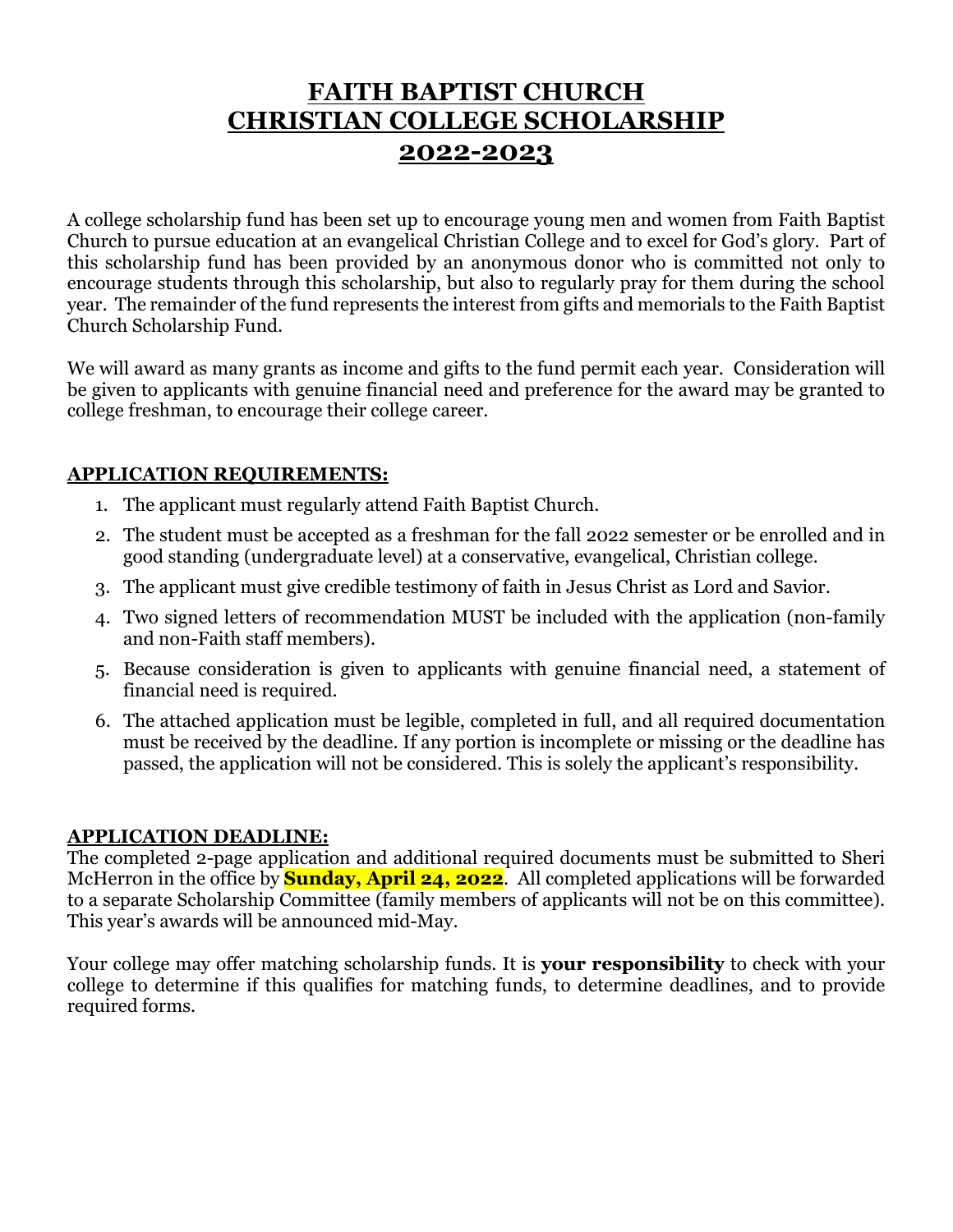# **SCHOLARSHIP APPLICATION INFORMATION:**

PLEASE FILL IN THIS FORM COMPLETELY.

| College Attending (or planning to attend in Fall 2022):                                                                                                                                                                       |                                                             |
|-------------------------------------------------------------------------------------------------------------------------------------------------------------------------------------------------------------------------------|-------------------------------------------------------------|
| College City and State: the collection of the collection of the collection of the collection of the collection of the collection of the collection of the collection of the collection of the collection of the collection of |                                                             |
| <b>College Standing (Fall 2022):</b> Freshman Sophomore Junior Senior                                                                                                                                                         |                                                             |
| If you are a Senior in High School, what is your GPA? __________________________                                                                                                                                              |                                                             |
| If you are currently attending college, what is your GPA?                                                                                                                                                                     |                                                             |
| <b>College Major/Degree Objective:</b>                                                                                                                                                                                        |                                                             |
| Briefly state your career goal(s):                                                                                                                                                                                            | <u> 1989 - Johann Stoff, amerikansk politiker (d. 1989)</u> |
|                                                                                                                                                                                                                               |                                                             |
|                                                                                                                                                                                                                               |                                                             |
| Are you eligible for Matching Funds from your college? YES                                                                                                                                                                    | <b>NO</b>                                                   |
| Did you complete the FAFSA to receive federal student aid? YES                                                                                                                                                                | <b>NO</b>                                                   |
| <u>WHAT IS THE COST OF YOUR EDUCATION FOR THE ACADEMIC YEAR 2022-2023?</u><br>(PLEASE PROVIDE ESTIMATES - DO NOT LEAVE THESE FIELDS BLANK)                                                                                    |                                                             |
| <b>Tuition, Fees, Books:</b>                                                                                                                                                                                                  |                                                             |
| <b>Room and Board:</b>                                                                                                                                                                                                        | $\sim$                                                      |
| <b>TOTAL COST:</b>                                                                                                                                                                                                            | $\bullet$<br>$\sim$                                         |
| How much are your parents able to provide?                                                                                                                                                                                    | $\frac{1}{2}$                                               |
| How much are you able to provide?                                                                                                                                                                                             | \$                                                          |
| <b>Amount of loans:</b>                                                                                                                                                                                                       |                                                             |
| Amount of scholarships/grants:                                                                                                                                                                                                |                                                             |
| All other funding:<br><b>TOTAL AVAILABLE FUNDING:</b>                                                                                                                                                                         |                                                             |

 $\overline{a_1}$  ,  $\overline{a_2}$  ,  $\overline{a_3}$  ,  $\overline{a_4}$  ,  $\overline{a_5}$  ,  $\overline{a_6}$  ,  $\overline{a_7}$  ,  $\overline{a_8}$  ,  $\overline{a_9}$  ,  $\overline{a_9}$  ,  $\overline{a_9}$  ,  $\overline{a_9}$  ,  $\overline{a_9}$  ,  $\overline{a_9}$  ,  $\overline{a_9}$  ,  $\overline{a_9}$  ,  $\overline{a_9}$  ,

\_\_\_\_\_\_\_\_\_\_\_\_\_\_\_\_\_\_\_\_\_\_\_\_\_\_\_\_\_\_\_\_\_\_\_\_\_\_\_\_\_\_\_\_\_\_\_\_\_\_\_\_\_\_\_\_\_\_\_\_\_\_\_\_\_\_\_\_  $\overline{a_1}$  ,  $\overline{a_2}$  ,  $\overline{a_3}$  ,  $\overline{a_4}$  ,  $\overline{a_5}$  ,  $\overline{a_6}$  ,  $\overline{a_7}$  ,  $\overline{a_8}$  ,  $\overline{a_9}$  ,  $\overline{a_9}$  ,  $\overline{a_9}$  ,  $\overline{a_9}$  ,  $\overline{a_9}$  ,  $\overline{a_9}$  ,  $\overline{a_9}$  ,  $\overline{a_9}$  ,  $\overline{a_9}$  ,  $\overline{a_1}$  ,  $\overline{a_2}$  ,  $\overline{a_3}$  ,  $\overline{a_4}$  ,  $\overline{a_5}$  ,  $\overline{a_6}$  ,  $\overline{a_7}$  ,  $\overline{a_8}$  ,  $\overline{a_9}$  ,  $\overline{a_9}$  ,  $\overline{a_9}$  ,  $\overline{a_9}$  ,  $\overline{a_9}$  ,  $\overline{a_9}$  ,  $\overline{a_9}$  ,  $\overline{a_9}$  ,  $\overline{a_9}$  ,

**Briefly state any special circumstances related to your financial need:**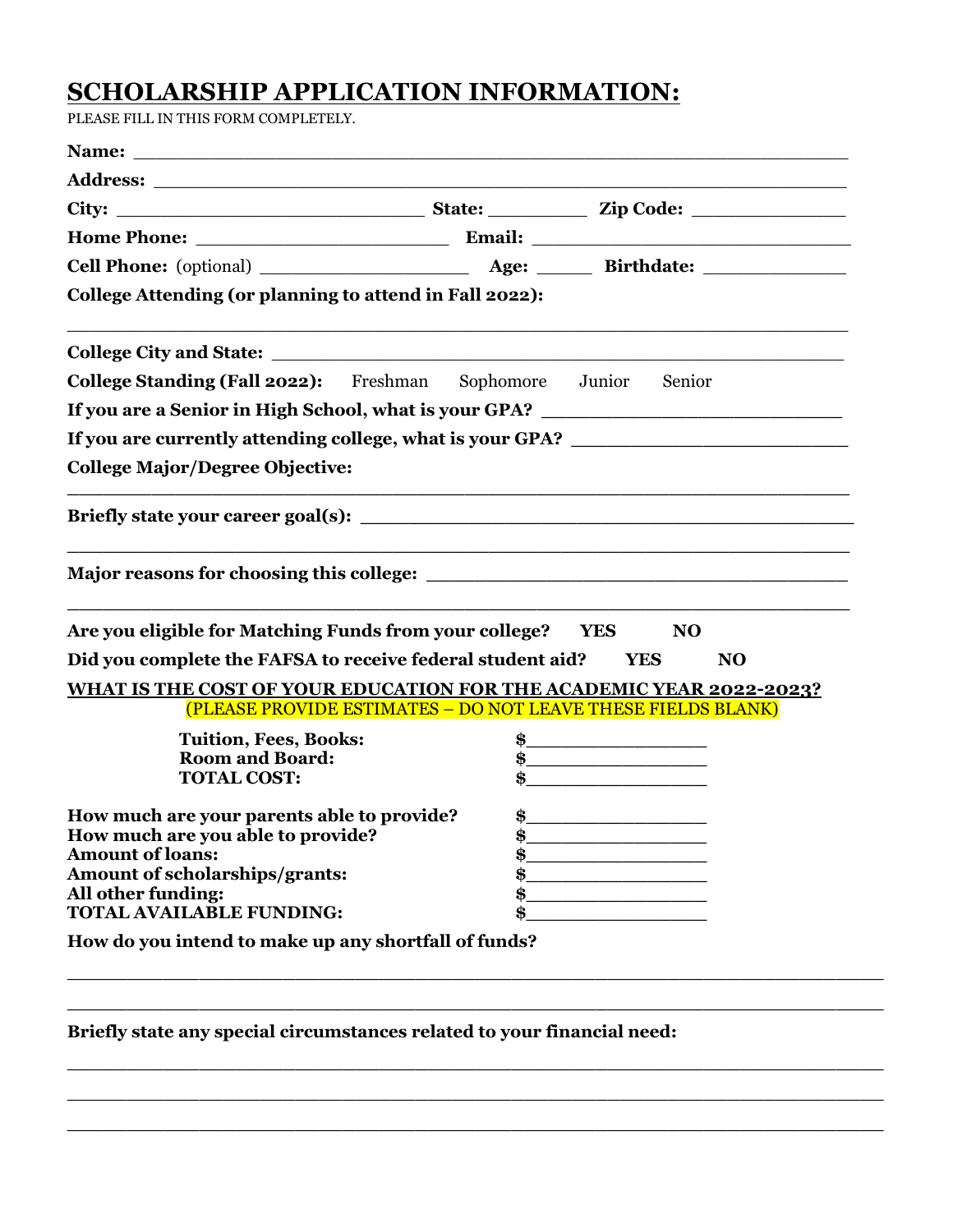| How long and how consistently have you been attending Faith Baptist Church? |  |  |  |
|-----------------------------------------------------------------------------|--|--|--|
|-----------------------------------------------------------------------------|--|--|--|

| Please describe your personal faith and testimony. How did you come to accept Jesus Christ<br>as your Lord and Savior? How have you seen God at work in your life? |  |  |  |
|--------------------------------------------------------------------------------------------------------------------------------------------------------------------|--|--|--|
|                                                                                                                                                                    |  |  |  |
|                                                                                                                                                                    |  |  |  |
|                                                                                                                                                                    |  |  |  |
|                                                                                                                                                                    |  |  |  |
|                                                                                                                                                                    |  |  |  |
|                                                                                                                                                                    |  |  |  |
|                                                                                                                                                                    |  |  |  |
|                                                                                                                                                                    |  |  |  |
|                                                                                                                                                                    |  |  |  |
|                                                                                                                                                                    |  |  |  |
|                                                                                                                                                                    |  |  |  |
|                                                                                                                                                                    |  |  |  |
|                                                                                                                                                                    |  |  |  |
|                                                                                                                                                                    |  |  |  |
|                                                                                                                                                                    |  |  |  |
|                                                                                                                                                                    |  |  |  |
|                                                                                                                                                                    |  |  |  |
|                                                                                                                                                                    |  |  |  |
|                                                                                                                                                                    |  |  |  |
|                                                                                                                                                                    |  |  |  |
|                                                                                                                                                                    |  |  |  |
| Please describe your involvement in ministries at Faith Baptist Church:                                                                                            |  |  |  |
|                                                                                                                                                                    |  |  |  |
|                                                                                                                                                                    |  |  |  |
|                                                                                                                                                                    |  |  |  |
|                                                                                                                                                                    |  |  |  |